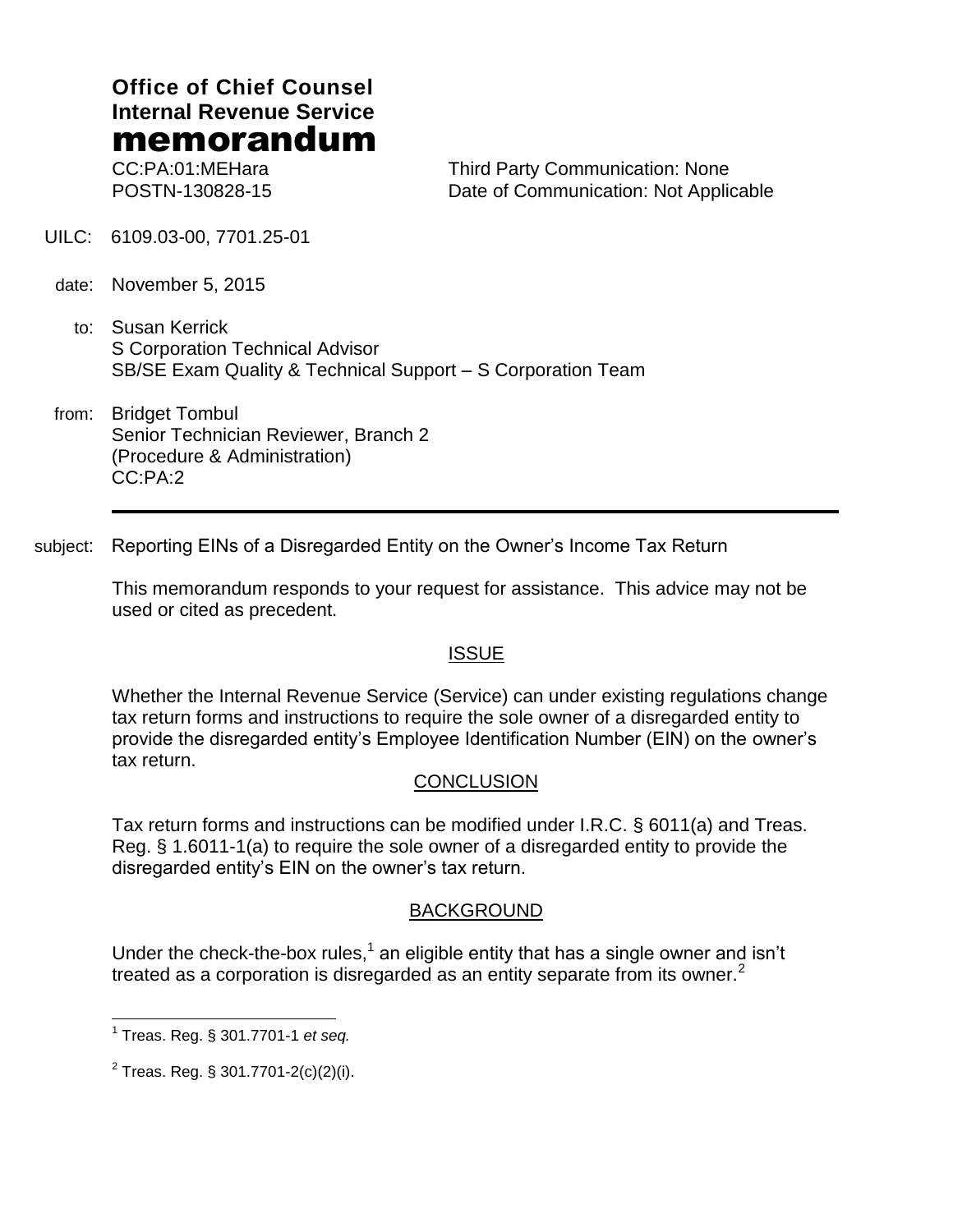Accordingly, its activities are treated the same as a sole proprietorship, branch, or division of its owner. $3$  The income earned by a disregarded entity must be reported on the owner's income tax return and reported under the owner's Taxpayer Identification Number  $(TIN)^4$  Nevertheless, a disregarded entity may have a legitimate business reason for obtaining a separate EIN, such as for reporting employment taxes and other business taxes.<sup>5</sup> If a disregarded entity has an EIN, it typically does not appear on the owner's tax return. Certain information returns such as Forms 1099 that reflect income earned by a disregarded entity may reflect the entity's EIN and not the owner's TIN. This makes matching the income reported on such an information return to what is reported on an income tax return difficult.

# LAW AND ANALYSIS

Broad Authority to Require Reporting of Information on Returns

The Internal Revenue Code (the Code) makes taxpayers the source of information necessary to compute an internal revenue tax. Taxpayers are required to report information that the Service considers appropriate for the computation of the tax and, based on that information, they enter their computation of the self-assessed tax on tax returns that they then file with the Service. $6$  Requirements for making and filing tax returns are found in I.R.C. § 6011(a) and Treas. Reg. § 1.6011-1(a) which generally provide that any person liable for any tax imposed by the Code must file a return and include therein the information required by the forms and regulations prescribed by the Secretary. Furthermore, under I.R.C. § 6011(b), the Secretary is authorized to require taxpayers to include on their returns the information necessary to properly identify the taxpayer.

Thus, as a general matter, the Service has broad authority to require taxpayers to report information in its tax forms when required on the form and in its instructions.<sup>7</sup> Accordingly the Service may require the sole owner of a disregarded entity to provide a disregarded entity's EIN on the owner's tax return when this requirement appears on the face of those forms and the form instructions. <sup>8</sup>

6 See *Michael A. Saltzman*, IRS PRACTICE AND PROCEDURE ¶ 4.01 (2d ed. 2013).

7 *See Deutsche Bank AG v. United States*, 742 F.3d 1378 (Fed. Cir. 2014), *aff'g* 95 Fed. Cl. 423 (2010) (the Service had the authority to require the taxpayer to attach forms to its tax return, when the requirement to include those forms appeared on the face of the forms, on form instructions, and on the principal tax return form and its instructions, even though that specific form or attachment is not specifically referred to in the Code or regulation).

8 *See also Sikes v. Commissioner*, T.C. Memo. 1982-40 ("It is well settled that taxpayers are required to file income tax returns in accordance with the provisions of the Internal Revenue Code.")

 3 Treas. Reg. § 301.7701-2(a).

<sup>4</sup> Treas. Reg. § 301.6109-1(h).

 $^5$  Treas. Reg. § 301.6109-1(d)(4)(ii).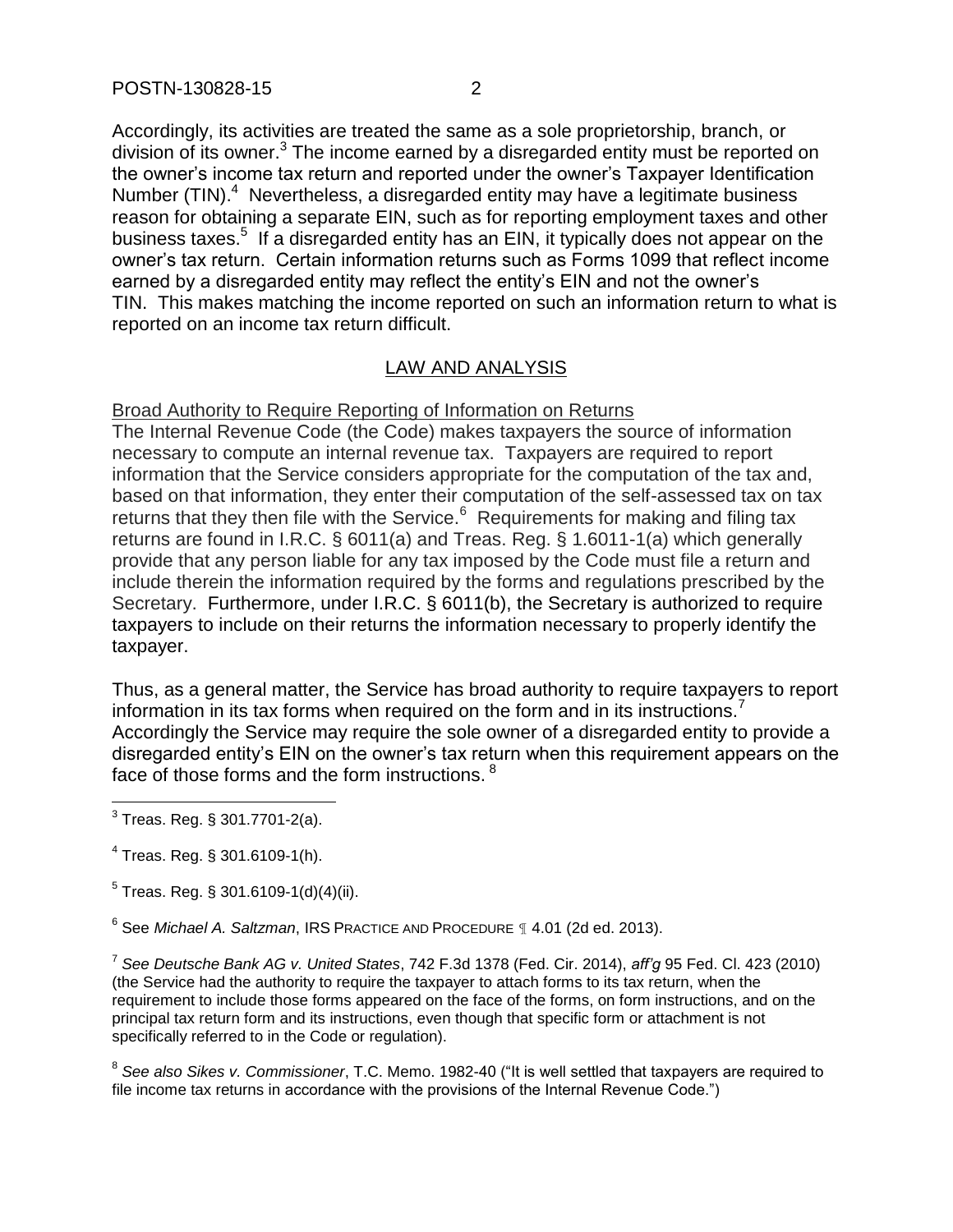### Taxpayer Identification Numbers

Moreover, the Service has authority to require use of TINs on returns because it is necessary and helpful in securing proper identification of the filer. TINs enable the Service to identify in its records the type of taxpayer as well as the taxpayer's account information. Under Treas. Reg. § 301.6109-1(h)(2)(i), except as otherwise provided in regulations, a single owner entity that is disregarded as an entity separate from its owner under Treas. Reg. § 301.7701-3 must use its owner's TIN for federal tax purposes.

However, the regulations also allow disregarded entities to use an EIN to report other business income. Treas. Reg. 301.6109-1(d)(4)(ii) provides in part:

Any individual with both a social security number (or an IRS individual taxpayer identification number) and an employer identification number may use the social security number (or the IRS individual taxpayer identification number) for individual taxes, and the employer identification number for business taxes as required by returns, statements, and other documents and their related instructions.

Allowing a taxpayer to use two types of identification numbers naturally may cause problems in associating different types of returns with a single taxpayer. The Service, however, has authority to require on forms the information necessary to associate to the correct taxpayer under I.R.C. § 6109(b), which authorizes the Service to require information necessary or helpful in securing the proper identification of the taxpayer. In addition, the TIN regulations are complementary and do not prevent the Service from requiring the owner of a disregarded entity to report all the EINs used in its business dealings on the owner's tax return. As such, we conclude that tax return forms and instructions can be modified under I.R.C. § 6011(a) and (b) and Treas. Reg. § 1.6011- 1(a) to require the sole owner of a disregarded entity to provide the disregarded entity's EIN on the owner's tax return.

### A Return Without the additional EIN is a valid return

We caution that although we believe the Service has the authority to require the sole owner of a disregarded entity to provide the disregarded entity's EIN on the owner's tax return, the failure to do so would neither invalidate the return for statute of limitation purposes nor make the filer subject to failure to file penalties. The cases hold that to be deemed a return, a document filed with the Service must (1) contain sufficient data to calculate the taxpayer's tax liability, (2) purport to be a return, (3) must be a reasonable attempt to satisfy the requirements of the tax law, and (4) be signed under penalty of perjury. *Beard v. Commissioner*, 82 T.C. 766, 777, *aff'd*, 793 F.2d 139 (6th Cir. 1986), *citing Zellerbach Paper Co. v. Helvering*, 293 U.S. 172, 180 (1934). Generally, the